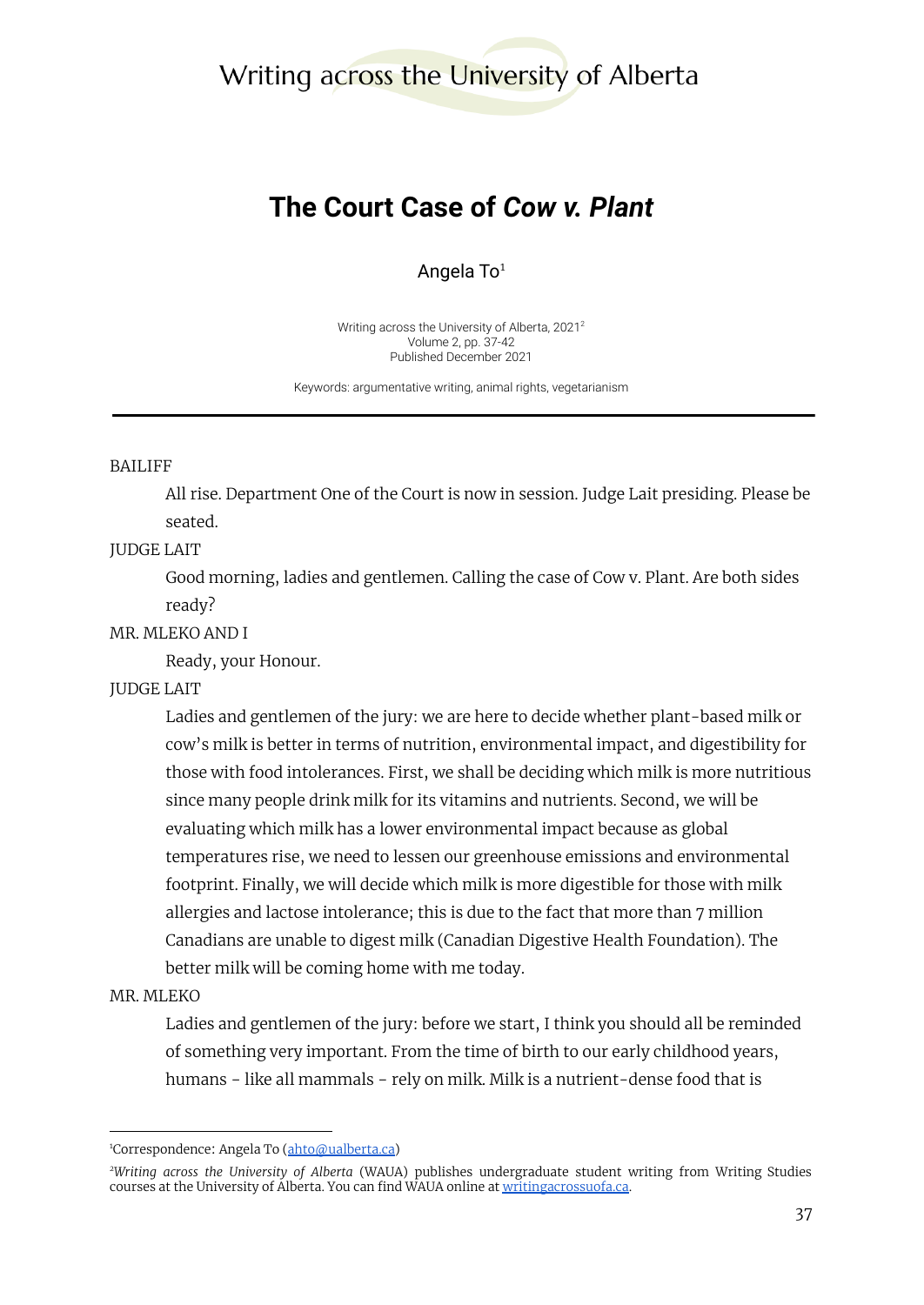packed with protein, vitamin B, vitamin D, calcium, riboflavin, phosphorus, macronutrients and micronutrients (Rizzoli 1256). Due to this, none of us can deny that milk and dairy products are an essential part of our diet during infancy. But after all, with the nutrients cow's milk provides us, it seems a bit unfair to be vilifying cow's milk, doesn't it?

# I [THE AUTHOR]

Mr. Mleko, although you are correct in that cow's milk is very nutritious, the same can be said about plant-based milks. I've brought in two experts: Dr. Sethi and Mr. Ferreria, who specializes in plant-based food research to educate us a bit more on the nutritional value of plant-based milks.

## JUDGE LAIT

Will Dr. Sethi and Mr. Ferreira please come to the stand?

# MR. FERREIRA

"Dairy-alternative milks tend to have fewer calories, less fat, more water content [and] less protein" (n.p.).

## DR. SETHI

"In order to use plant-based milk as a substitute to cow's milk, fortification with protein, essential vitamins, and minerals is generally performed" (3419).

# I [THE AUTHOR]

So overall, enriched plant-based milks are nutritionally similar to cow's milk. If one is deciding between plant-based and cow's milk, the amount of calcium and vitamins in either shouldn't be the deciding factor, since these fortified milks have comparable amounts of calcium and vitamins. However, cow's milk is higher in calories and in excess of fats, which can lead to weight gain. Skim milk may have comparable calories to plant-based milks, but according to nutritionist Michael Joseph, skim milk loses vitamin D and A during the manufacturing process (n.p.). So, if you are watching your figure, I suggest taking home plant-based milk.

# JUDGE LAIT

Thank you, Dr. Sethi and Mr. Ferreria, you may step down.

# MR. MLEKO

Although plant-based milks may be better for one's waistline, we can't say the same about their water usage. It takes 371L of water to produce 1L of almond milk (Marinova and Bogueva). This may be less than what is needed to produce a litre of cow's milk, but it is the production location of this milk that is problematic. Unlike cow's milk, most almond milk is produced in California. This is ironic, because California is facing a water shortage, and there is not enough fresh water to meet the demand. Cow's milk, on the other hand, is not produced in areas of water scarcity.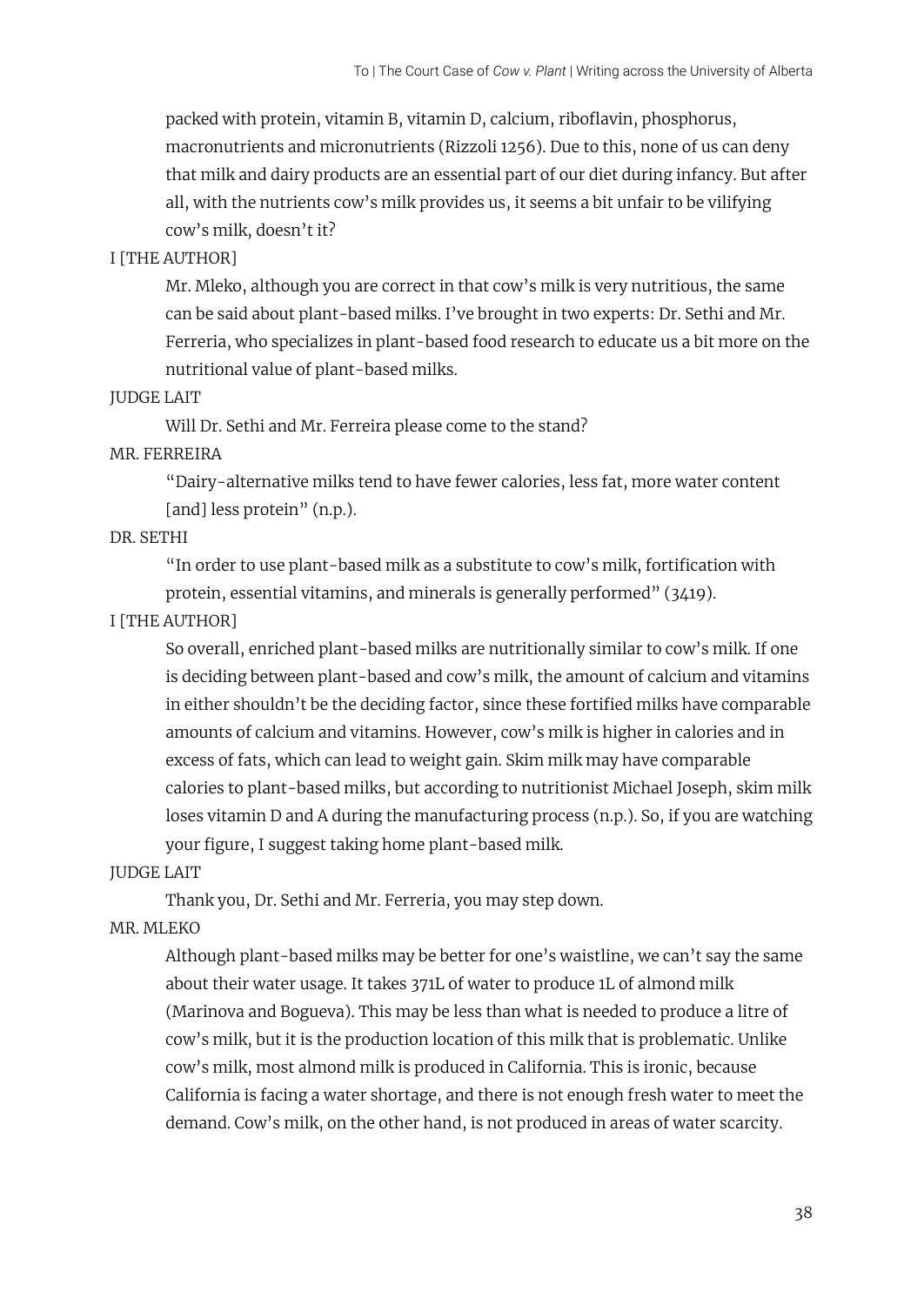Unlike plant-based milks, Canada does not export or import a lot of dairy products, which minimizes greenhouse gasses emitted from transport.

## I [THE AUTHOR]

Mr. Mleko, since we are discussing the environmental impact of milk, I think it would be appropriate to allow food-sustainability experts Dr. Marinova and Dr. Bogueva to come to the stand.

## JUDGE LAIT

Will Dr. Marinova and Dr. Bogueva please come to the stand! DR. MARINOVA AND DR. BOGUEVA

> "Any plant-based milk, be it made from beans, nuts, or seeds, has a lighter impact, in comparison to dairy milk; this is particularly true when it comes to greenhouse gas emissions and the use of water and land. In the case of cow's milk, its [CO2 emissions] vary between 1.14 in Australia and New Zealand, to 2.50 in Africa. Compare this to the [CO2 emissions] of plant-based milks, which are 0.42 for almond and coconut milk, and 0.75 for soy milk….Water use is similarly higher for cow's milk: 628 litres of water for every litre of dairy, compared to 371 for almond."

## I [THE AUTHOR]

Although the production of almond milk requires a lot of water, it emits fewer greenhouse gasses than the production of cow's milk. Furthermore, Mr. Mleko, not all plant-based milks require as much water as almond milk. In fact, soy and oat milk production requires even less water, energy, and land. This means all plant-based milks have a lower environmental impact and emit fewer emissions than cow's milk. Greenhouse emissions are significant because they increase global temperatures, which can lead to rising sea levels, more severe weather, and depletion of the ozone layer.

## JUDGE LAIT

Thank you, Dr. Marinova and Dr. Bogueva. You may step down. Are the attorneys ready with their final arguments?

## MR. MLEKO AND I

Yes, your Honour.

## MR. MLEKO

Despite experiencing increased popularity these recent years, "plant-based alternatives still struggle to produce cheese, because they lack casein and whey protein, the key ingredients that give dairy its taste and structure" (Kurzgesagt 8:21 - 8:27). Although plant-based dairy substitutes have done a good job at becoming a viable milk alternative, they still have a long way to go when it comes to the production of other dairy products. However, those who are lactose intolerant can continue to enjoy dairy products such as cow's milk, through lactose-free milk.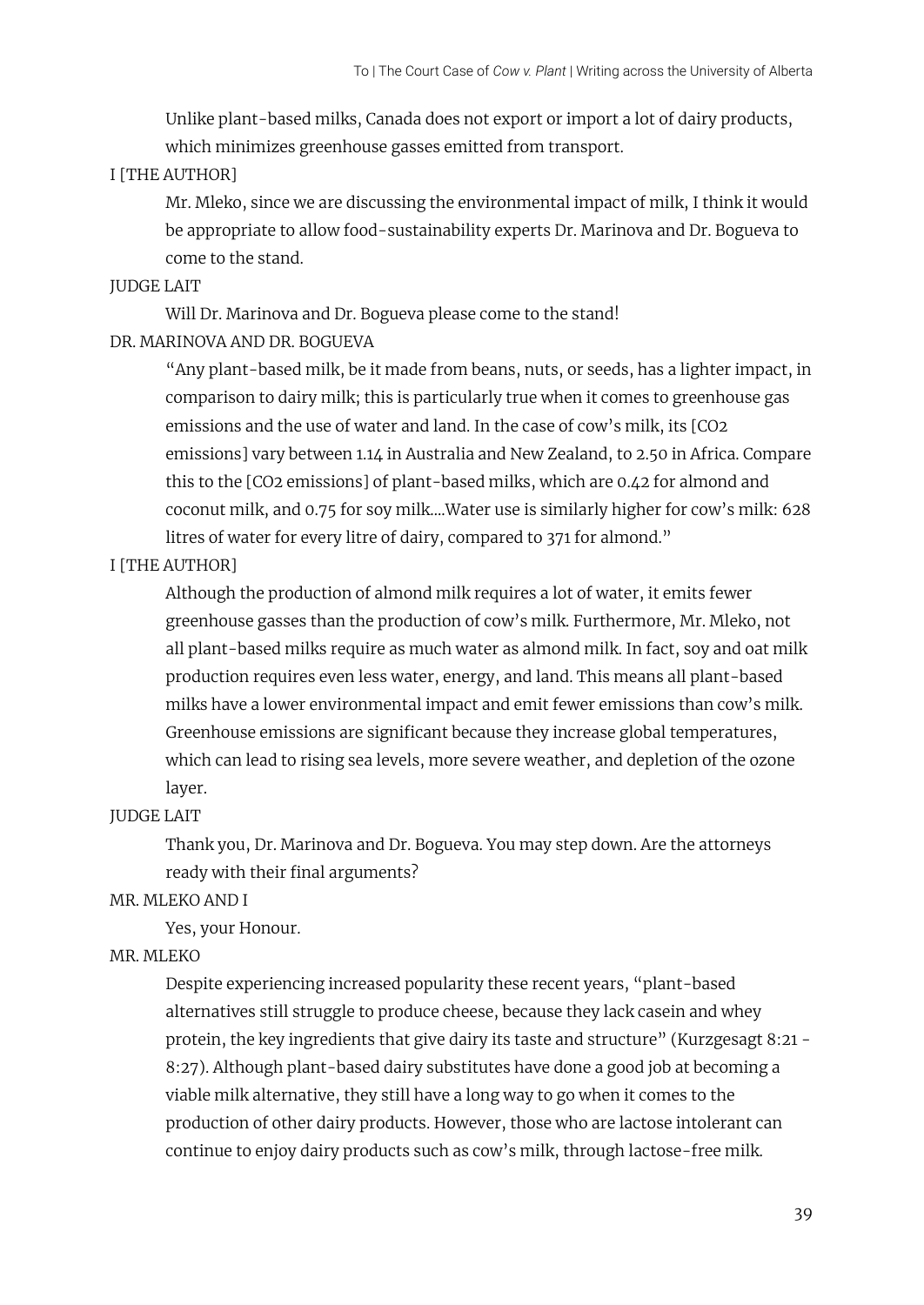Unlike plant-based alternatives, which struggle to produce cheese, lactose-free milk can be used to produce this much-loved product. Furthermore, people may struggle with switching over to plant-based milk because they may find it less palatable than cow's milk.

## I [THE AUTHOR]

Your Honour, in no way am I an expert in the food industry. But, please allow me to contribute to this discussion by allowing me to share a personal anecdote from my childhood. Back when I was young, like all children, milk was the basis of my diet. Many things had changed throughout my childhood, but my love for milk was not one of them. I drank at least two glasses of milk every day: one after breakfast, and one before bedtime; however, on my 13th birthday, I woke up to find that I lost something very close and dear to me. What had I lost, you ask? My ability to digest lactose. Every glass of milk that I consumed caused my stomach to ache, and I was sent hurtling to the washroom every five minutes. I found that I was no longer able to consume my beloved beverage. I thought that I would never be able to taste another drop of white, creamy heavenly goodness until the day I died. Fortunately, I stumbled upon my salvation in the refrigerated section at the grocery store. Your Honour, what I had stumbled upon was almond milk. I can now enjoy my creamy and nutritious beverage once again, without having to fear stomach aches and a burning bottom. Sadly, I am not the only one with a story like this. Every year, millions of people suffer from our tragic inability to digest lactose. In fact, worldwide, 65-70% of the adult population is lactose intolerant (Bayless et al. 21). In a society where cheese-topped foods and fancy coffee shops are the norm, the inability to digest lactose is a digestive barrier that contributes to feelings of social exclusion. Unable to enjoy the same foods that our peers can, many lactose-intolerant people − such as myself − are forced to choose between feeling left out or feeling ill. But with the introduction of plant-based milks, that is no longer the case. Those who suffer from lactose intolerance can now enjoy the same foods and social environment as freely as their peers. We can finally go to a coffee shop and order a latte that does not send us running to the washroom half an hour later.

#### JUDGE LAIT

Will the clerk please stand? Has the jury reached a unanimous verdict?

CLERK

The jury finds that the judge will take home soy milk, which is plant-based milk. The decision was made in consideration of soy milk's lower water usage, lower land usage, and lower greenhouse emissions. The jury also chooses soy milk because fortified soy milk is nutritionally similar to cow's milk. In addition, given the fact that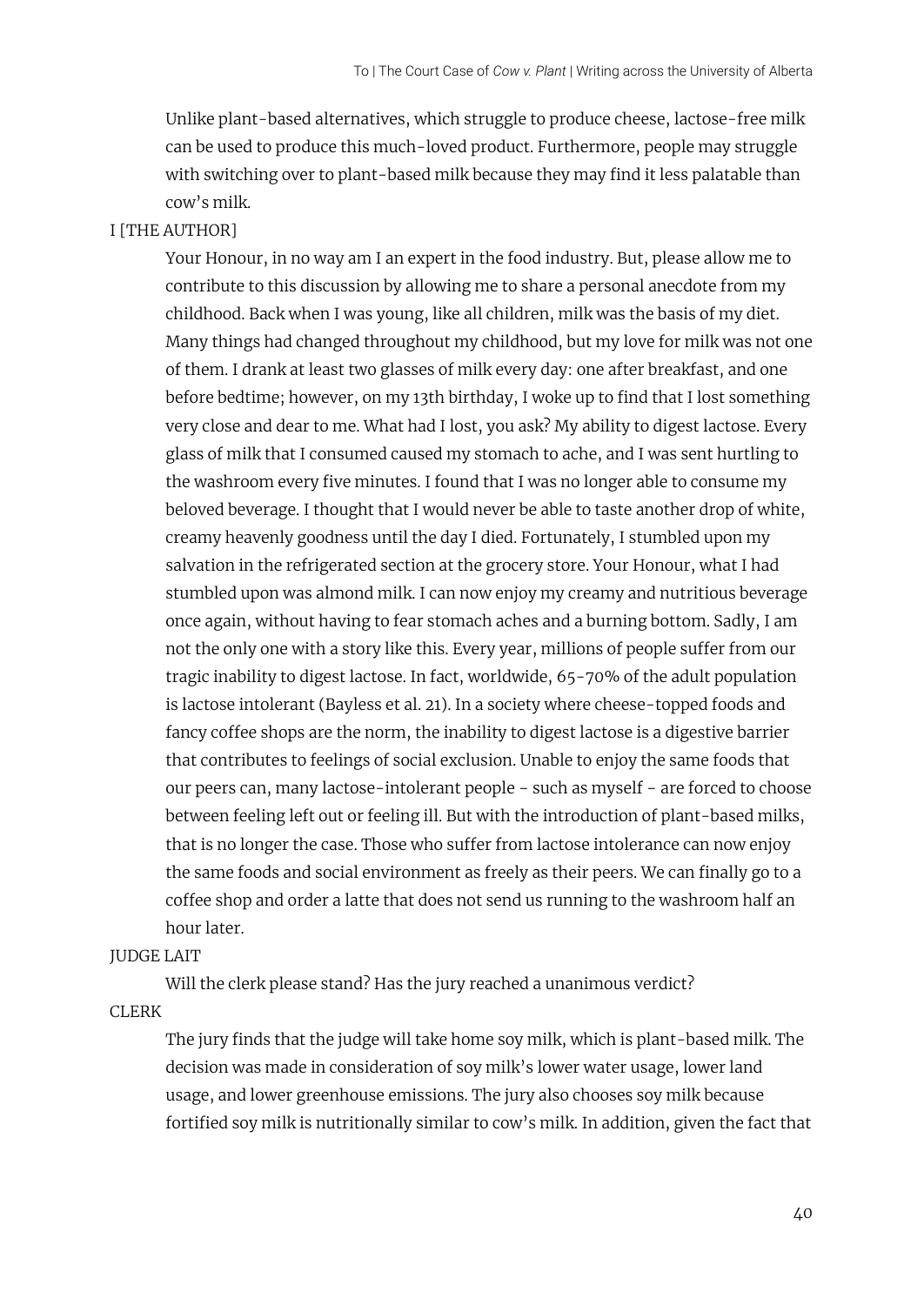the judge's husband is lactose intolerant, bringing home soy milk will allow them to enjoy milk and cookies before bedtime.

## JUDGE LAIT

The jury is thanked and excused. Court is adjourned!

# Works Cited

- Bayless, Theodore M., Elizabeth Brown, and David M. Paige. "Lactase Non-Persistence and Lactose Intolerance." *Current Gastroenterology Reports*, vol. 19, no. 5, 2017, 23. doi: 10.1007/s11894-017-0558-9.
- Canadian Digestive Health Foundation. "What Is Lactose Intolerance?" *Canadian Digestive Health Foundation*, 2021, [https://cdhf.ca/digestive-disorders/lactose-intolerant/what-is-lactose-intolerance/.](https://cdhf.ca/digestive-disorders/lactose-intolerant/what-is-lactose-intolerance/) Accessed 9 April 2021.
- Ferreira, Sanae. "Going Nuts about Milk? Here's What You Need to Know About Plant-Based Milk Alternatives." *American Society for Nutrition*, 2020, [nutrition.org/going-nuts-about-milk-heres-what-you-need-to-know-about-plant-based-milk-alternat](http://nutrition.org/going-nuts-about-milk-heres-what-you-need-to-know-about-plant-based-milk-alternatives) [ives/](http://nutrition.org/going-nuts-about-milk-heres-what-you-need-to-know-about-plant-based-milk-alternatives). Accessed 28 March 2021.
- Marinova, Dora, and Diana Bogueva. "Which 'Milk' Is Best for the Environment?" *The Conversation*, 13 Oct. 2020, [https://theconversation.com/which-milk-is-best-for-the-environment-we-compared-dairy-nut-so](https://theconversation.com/which-milk-is-best-for-the-environment-we-compared-dairy-nut-soy-hemp-and-grain-milks-147660) [y-hemp-and-grain-milks-147660.](https://theconversation.com/which-milk-is-best-for-the-environment-we-compared-dairy-nut-soy-hemp-and-grain-milks-147660) Accessed 28 March 2021.
- Kurzgesagt In a Nutshell. "Milk. White Poison or Healthy Drink?" *YouTube,* uploaded by Kurzgesagt, 26 Jan. 2020, [https://youtu.be/oakWgLqCwUcl.](https://youtu.be/oakWgLqCwUcl)
- Rizzoli, Rene. "Dairy Products, Yogurts, and Bone Health." *The American Journal of Clinical Nutrition*, vol. 99, no. 5, May 2014, pp. 1256S–1262S. <https://doi.org/10.3945/ajcn.113.073056>.
- Sethi, Swati, et al. "Plant-Based Milk Alternatives an Emerging Segment of Functional Beverages: a Review." *Journal of Food Science and Technology*, vol. 53, no. 9, 2016, pp. 3408-3423. doi: 10.1007/s13197-016-2328-3.

*This work is licensed under CC BY-NC-ND 4.0. To view a copy of this license, visit [https://creativecommons.org/licenses/by-nc-nd/4.0.](https://creativecommons.org/licenses/by-nc-nd/4.0)*